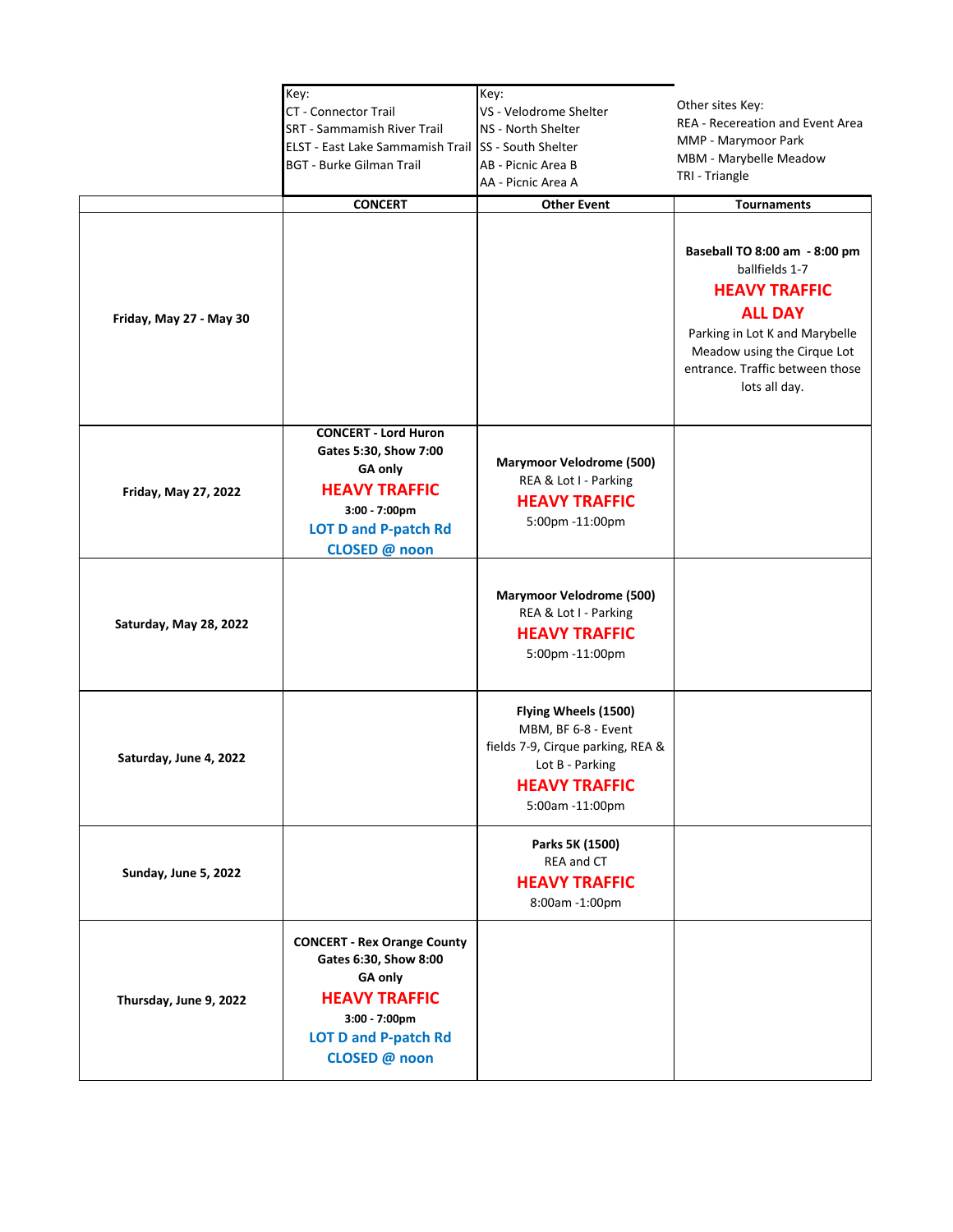| <b>Friday, June 10, 2022</b> |                                                                                                                                                                                              | <b>Marymoor Velodrome (500)</b><br>REA & Lot I - Parking<br><b>HEAVY TRAFFIC</b><br>5:00pm -11:00pm                                                                   |  |
|------------------------------|----------------------------------------------------------------------------------------------------------------------------------------------------------------------------------------------|-----------------------------------------------------------------------------------------------------------------------------------------------------------------------|--|
| Saturday, June 11, 2022      |                                                                                                                                                                                              | <b>Marymoor Velodrome (500)</b><br>REA & Lot I - Parking<br><b>HEAVY TRAFFIC</b><br>5:00pm -11:00pm                                                                   |  |
| <b>Sunday, June 12, 2022</b> | <b>CONCERT - Phil Lesh &amp; Friends</b><br>Gates 4:30, Show 6:00<br><b>GA and Reserved seating</b><br><b>HEAVY TRAFFIC</b><br>2:00 - 7:00pm<br><b>LOT D and P-patch Rd</b><br>CLOSED @ noon |                                                                                                                                                                       |  |
| Thursday, June 16, 2022      | <b>CONCERT - Barenaked Ladies</b><br>Gates 4:30, Show 6:00<br><b>GA and Reserved seating</b><br><b>HEAVY TRAFFIC</b><br>2:00 - 7:00pm<br><b>LOT D and P-patch Rd</b><br>CLOSED @ noon        |                                                                                                                                                                       |  |
| <b>Friday, June 17, 2022</b> |                                                                                                                                                                                              | <b>Brewers Fest (6000)</b><br>4pm - 9:30pm Clise Grounds<br><b>HEAVY TRAFFIC</b><br>$3:00 - 8:00$ pm<br><b>LOT D CLOSED ALL DAY</b><br>P-Patch Rd. Blocked @<br>12:00 |  |
| Saturday, June 18, 2022      |                                                                                                                                                                                              | <b>Brewers Fest (9000)</b><br>11am - 9pm Clise Grounds<br><b>HEAVY TRAFFIC</b><br>12:00am - 8:00pm<br>LOT D & P-Patch Rd.<br><b>CLOSED ALL DAY</b>                    |  |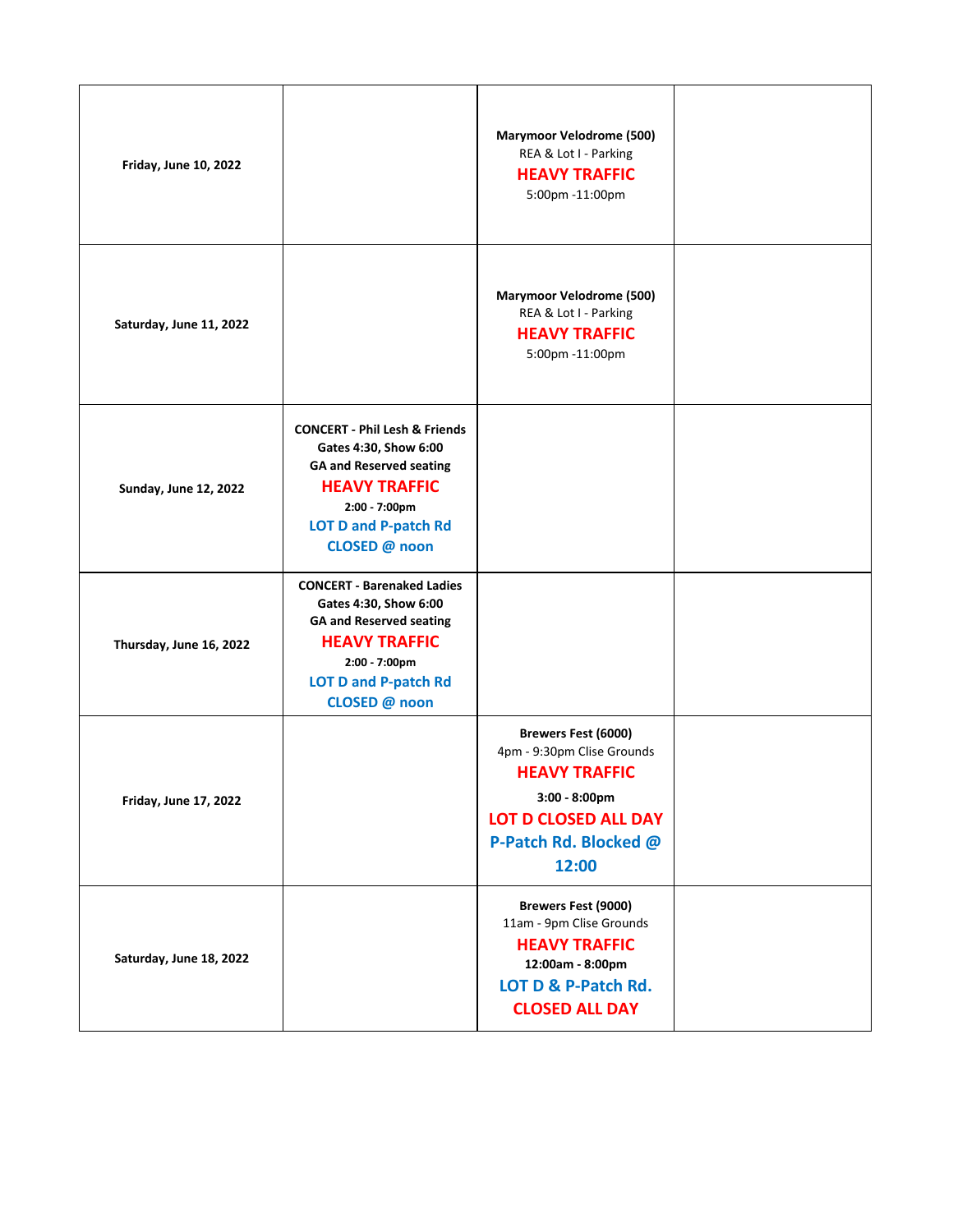| <b>Sunday, June 19, 2022</b>     |                                                                                                                                                           | <b>Brewers Fest (9000)</b><br>11am - 5pm Clise Grounds<br><b>HEAVY TRAFFIC</b><br>10:00am - 5:00pm<br>LOT D & P-Patch Rd.<br><b>CLOSED ALL DAY</b> |                                                                                                                                                                                                                                                                                           |
|----------------------------------|-----------------------------------------------------------------------------------------------------------------------------------------------------------|----------------------------------------------------------------------------------------------------------------------------------------------------|-------------------------------------------------------------------------------------------------------------------------------------------------------------------------------------------------------------------------------------------------------------------------------------------|
| <b>Friday, June 24, 2022</b>     | <b>CONCERT - Dirty Heads</b><br>Gates 4:00, Show 5:30<br>GA only<br><b>HEAVY TRAFFIC</b><br>2:00 - 7:00pm<br><b>LOT D and P-patch Rd</b><br>CLOSED @ noon |                                                                                                                                                    |                                                                                                                                                                                                                                                                                           |
| Saturday, June 25, 2022          | <b>CONCERT - Bleachers</b><br>Gates 5:30, Show 7:00<br>GA only<br><b>HEAVY TRAFFIC</b><br>3:00 - 7:00pm<br><b>LOT D and P-patch Rd</b><br>CLOSED @ noon   |                                                                                                                                                    |                                                                                                                                                                                                                                                                                           |
| Friday, July 1, 2022             | <b>CONCERT - Ween</b><br>Gates 6:00, Show 7:00<br>GA only<br><b>HEAVY TRAFFIC</b><br>$3:00 - 7:00$ pm<br><b>LOT D and P-patch Rd</b><br>CLOSED @ noon     |                                                                                                                                                    |                                                                                                                                                                                                                                                                                           |
| Friday-Tuesday, July 1 - 5, 2022 |                                                                                                                                                           |                                                                                                                                                    | Baseball TO 5:00pm - 11:00pm<br>Friday, Monday and Tuesday<br>Saturday and Sunday 9:00am -<br>5:00pm<br>ballfields 1-7<br><b>HEAVY TRAFFIC</b><br>during those times<br>Parking in Lot K and Marybelle<br>Meadow using the Cirque Lot<br>entrance. Traffic between those<br>lots all day. |
| <b>Sunday, July 10, 2022</b>     | <b>CONCERT - Khruangbin</b><br>Gates 5:30, Show 7:00<br>GA only<br><b>HEAVY TRAFFIC</b><br>3:00 - 7:00pm<br><b>LOT D and P-patch Rd</b><br>CLOSED @ noon  |                                                                                                                                                    |                                                                                                                                                                                                                                                                                           |
| Friday, July 15, 2022            | <b>CONCERT - Fleet Foxes</b><br>Gates 5:30, Show 7:00<br>GA only<br><b>HEAVY TRAFFIC</b><br>3:00 - 7:00pm<br><b>LOT D and P-patch Rd</b><br>CLOSED @ noon |                                                                                                                                                    |                                                                                                                                                                                                                                                                                           |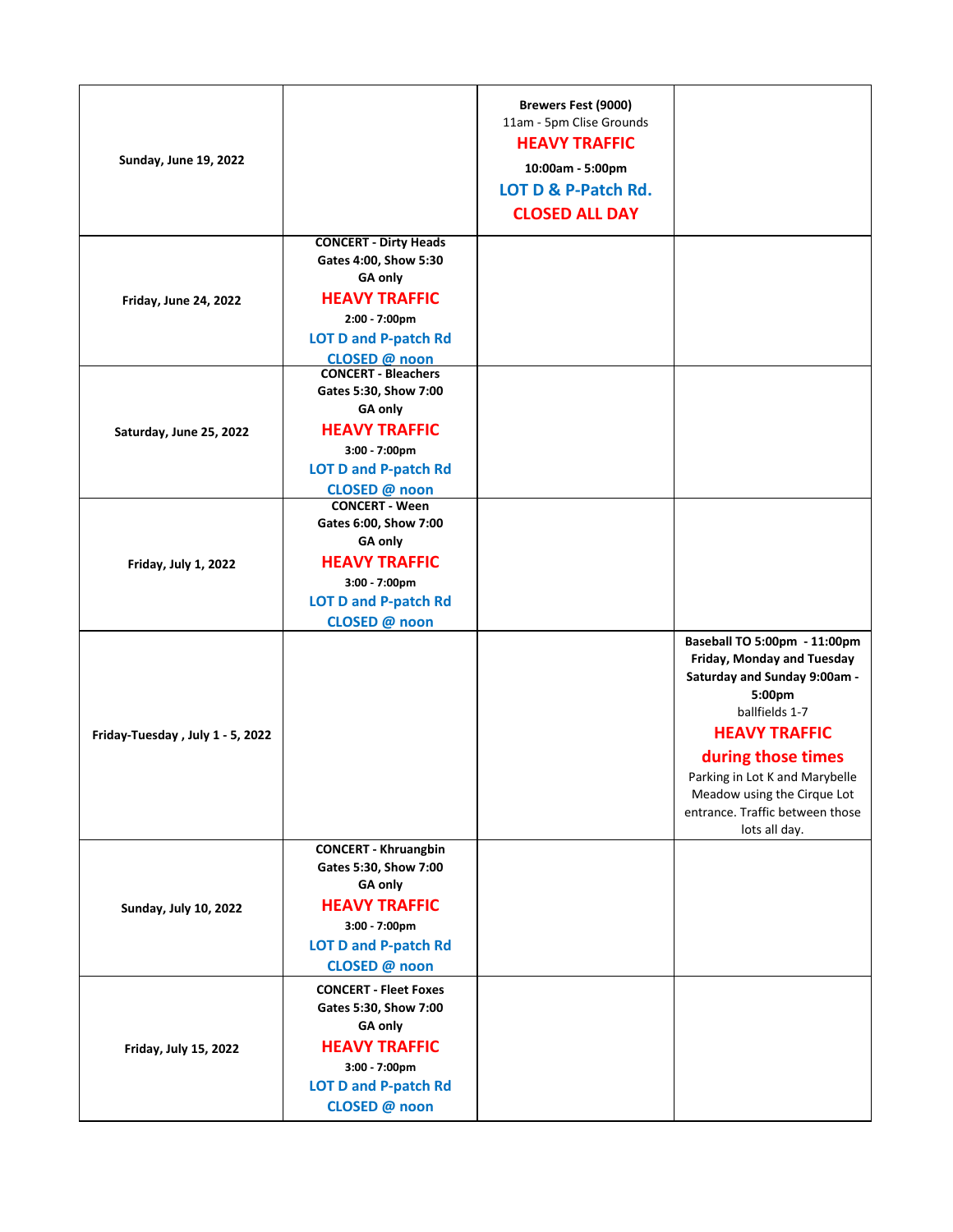|                              | <b>CONCERT - AR Rahman</b>         |                                 |
|------------------------------|------------------------------------|---------------------------------|
|                              |                                    |                                 |
|                              | Gates 5:30, Show 7:00              |                                 |
|                              | <b>GA and Reserved seating</b>     |                                 |
| <b>Sunday, July 17, 2022</b> | <b>HEAVY TRAFFIC</b>               |                                 |
|                              | 3:00 - 7:00pm                      |                                 |
|                              | <b>LOT D and P-patch Rd</b>        |                                 |
|                              | CLOSED @ noon                      |                                 |
|                              | <b>CONCERT - Rainbow Kitten</b>    |                                 |
|                              | <b>Surprise</b>                    |                                 |
|                              | Gates 5:30, Show 7:00              |                                 |
|                              | <b>GA only</b>                     |                                 |
| Monday, July 18, 2022        | <b>HEAVY TRAFFIC</b>               |                                 |
|                              | 3:00 - 7:00pm                      |                                 |
|                              | <b>LOT D and P-patch Rd</b>        |                                 |
|                              | CLOSED @ noon                      |                                 |
|                              |                                    |                                 |
|                              | <b>CONCERT - CAAMP</b>             |                                 |
|                              | Gates 5:30, Show 7:00              |                                 |
|                              | GA only                            |                                 |
| Wednesday, July 20, 2022     | <b>HEAVY TRAFFIC</b>               |                                 |
|                              | 3:00 - 7:00pm                      |                                 |
|                              | <b>LOT D and P-patch Rd</b>        |                                 |
|                              | CLOSED @ noon                      |                                 |
|                              |                                    |                                 |
|                              |                                    | <b>Baseball TO</b>              |
|                              |                                    | ballfields 1-8                  |
|                              |                                    | 10:00am - 9:00pm                |
|                              |                                    | <b>HEAVY TRAFFIC</b>            |
| Friday, July 22 - 23, 2022   |                                    | Parking in Lot K and Marybelle  |
|                              |                                    | Meadow using the Cirque Lot     |
|                              |                                    | entrance. Traffic between those |
|                              |                                    | lots all day.                   |
|                              | CONCERT - Dispatch + O.A.R.        |                                 |
|                              | Gates 4:30, Show 6:00              |                                 |
|                              | GA only                            |                                 |
|                              | <b>HEAVY TRAFFIC</b>               |                                 |
| Saturday, July 23, 2022      |                                    |                                 |
|                              | 2:00 - 7:00pm                      |                                 |
|                              | <b>LOT D and P-patch Rd</b>        |                                 |
|                              | CLOSED @ noon                      |                                 |
| Wednesday, August 3, 2022    | <b>CONCERT - Sharon Van Etten,</b> |                                 |
|                              | Angel Olsen, Julien Baker          |                                 |
|                              | Gates 4:30, Show 6:00              |                                 |
|                              | GA only                            |                                 |
|                              | <b>HEAVY TRAFFIC</b>               |                                 |
|                              | 2:00 - 7:00pm                      |                                 |
|                              | <b>LOT D and P-patch Rd</b>        |                                 |
|                              | <b>CLOSED ALL DAY</b>              |                                 |
|                              | <b>CONCERT - The Decemberists</b>  |                                 |
|                              | Gates 5:30, Show 7:00              |                                 |
|                              | GA only                            |                                 |
| Thursday, August 4, 2022     | <b>HEAVY TRAFFIC</b>               |                                 |
|                              | 3:00 - 7:00pm                      |                                 |
|                              | <b>LOT D and P-patch Rd</b>        |                                 |
|                              | CLOSED @ noon                      |                                 |
|                              |                                    |                                 |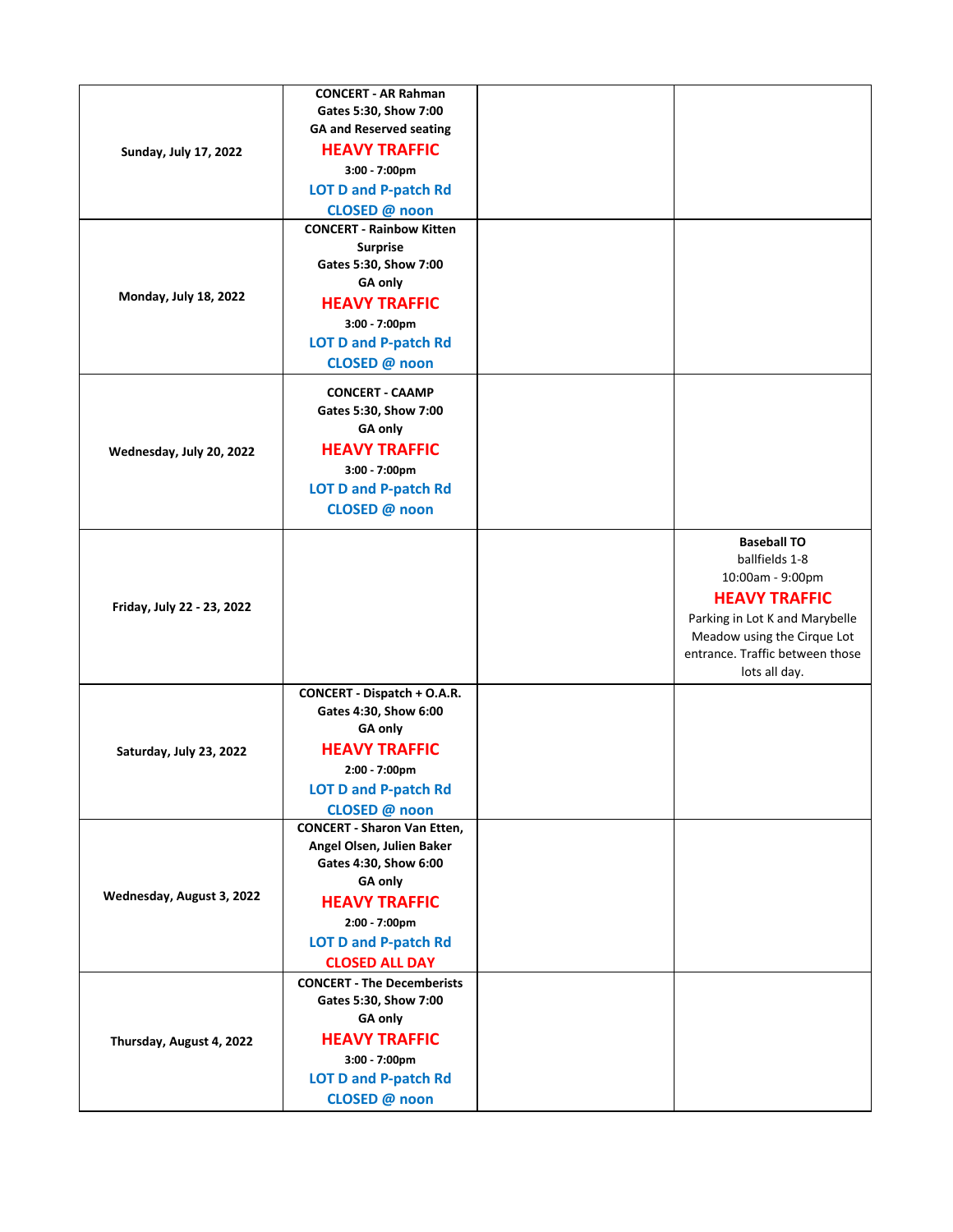| Saturday, August 6, 2022   |                                                                                                                                                                                | <b>Community Event - Details TBA</b>                                                      |  |
|----------------------------|--------------------------------------------------------------------------------------------------------------------------------------------------------------------------------|-------------------------------------------------------------------------------------------|--|
| Sunday, August 7, 2022     |                                                                                                                                                                                | <b>Community Event - Details TBA</b>                                                      |  |
| Wednesday, August 10, 2022 | <b>CONCERT - Nathaniel Rateliff</b><br>Gates 5:30, Show 7:00<br><b>GA only</b><br><b>HEAVY TRAFFIC</b><br>3:00 - 7:00pm<br><b>LOT D and P-patch Rd</b><br>CLOSED @ noon        |                                                                                           |  |
| Thursday, August 11, 2022  | <b>CONCERT - My Morning Jacket</b><br>Gates 4:30, Show 6:00<br>GA only<br><b>HEAVY TRAFFIC</b><br>3:00 - 7:00pm<br><b>LOT D and P-patch Rd</b><br>CLOSED @ noon                |                                                                                           |  |
| Friday, August 12, 2022    | <b>CONCERT - The Head and the</b><br>Heart<br>Gates 4:30, Show 6:00<br><b>GA only</b><br><b>HEAVY TRAFFIC</b><br>2:00 - 7:00pm<br><b>LOT D and P-patch Rd</b><br>CLOSED @ noon | MVA Grand Prix - (1100)<br>10:00 am - 11:00 pm<br><b>HEAVY TRAFFIC</b><br>6:00pm - 8:00pm |  |
| Saturday, August 13, 2022  | <b>CONCERT - The Head and the</b><br>Heart<br>Gates 4:30, Show 6:00<br><b>GA only</b><br><b>HEAVY TRAFFIC</b><br>2:00 - 7:00pm<br><b>LOT D and P-patch Rd</b><br>CLOSED @ noon | MVA Grand Prix - (1100)<br>10:00 am - 11:00 pm<br><b>HEAVY TRAFFIC</b><br>6:00pm - 8:00pm |  |
| Sunday, August 14, 2022    | <b>CONCERT - Billy Strings</b><br>Gates 5:30, Show 7:30<br>GA only<br><b>HEAVY TRAFFIC</b><br>3:00 - 7:00pm<br><b>LOT D and P-patch Rd</b><br>CLOSED @ noon                    |                                                                                           |  |
| Tuesday, August 16, 2022   | <b>CONCERT - Coheed &amp; Cambria</b><br>Gates 4:00, Show 5:30<br>GA only<br><b>HEAVY TRAFFIC</b><br>1:30 - 5:00pm<br><b>LOT D and P-patch Rd</b><br>CLOSED @ noon             |                                                                                           |  |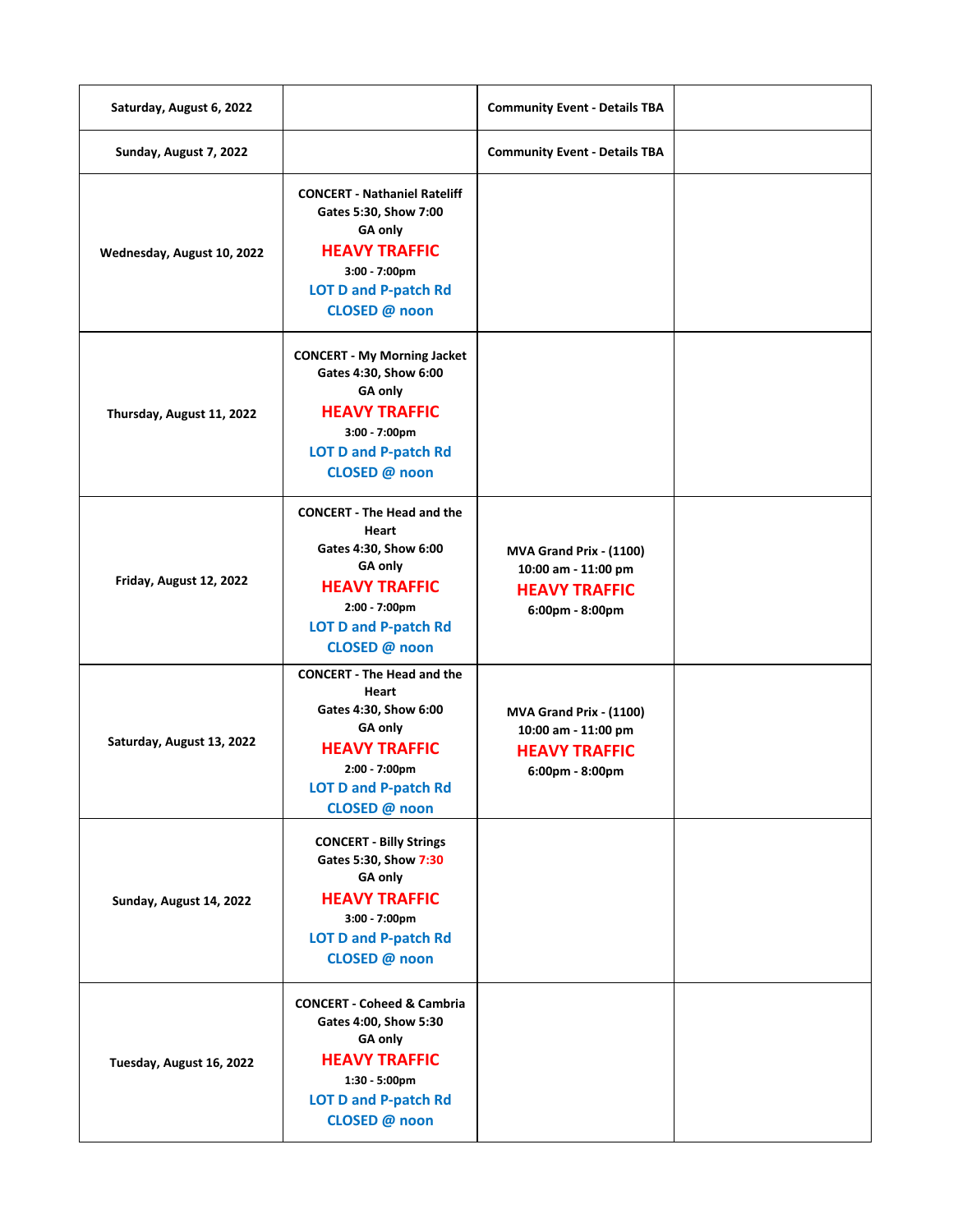| Saturday, August 20, 2022  |                                                                                                                                                                                                                 | CHOMP! (3000)<br>10am-6pm Clise Grounds<br><b>HEAVY TRAFFIC</b><br>10:00am - 1:00pm<br><b>LOT D and P-patch Rd</b><br><b>CLOSED All Day</b> | Cascade Bike Club (800 cars)<br>R2B2 Parking and leaving from<br>Cirque lot.<br><b>HEAVY TRAFFIC</b><br>5:00am - 7:00am |
|----------------------------|-----------------------------------------------------------------------------------------------------------------------------------------------------------------------------------------------------------------|---------------------------------------------------------------------------------------------------------------------------------------------|-------------------------------------------------------------------------------------------------------------------------|
| Sunday, August 21, 2022    | <b>CONCERT - Here &amp; There Festival</b><br>Gates 3:00, Show 4:15<br>GA only<br><b>HEAVY TRAFFIC</b><br>$1:00 - 5:00 \text{pm}$<br><b>LOT D and P-patch Rd</b><br><b>CLOSED ALL DAY</b>                       |                                                                                                                                             | Cascade Bike Club (800 cars)<br>R2B2 picking up cars from Cirque<br>lot.<br><b>HEAVY TRAFFIC</b><br>1:00pm - 8:00pm     |
| Tuesday, August 23, 2022   | <b>CONCERT - Phoebe Bridgers</b><br>Gates 5:30, Show 7:00<br>GA only<br><b>HEAVY TRAFFIC</b><br>3:00 - 7:00pm<br><b>LOT D and P-patch Rd</b><br>CLOSED @ noon                                                   |                                                                                                                                             |                                                                                                                         |
| Wednesday, August 24, 2022 | <b>CONCERT - Phoebe Bridgers</b><br>Gates 5:30, Show 7:00<br>GA only<br><b>HEAVY TRAFFIC</b><br>3:00 - 7:00pm<br><b>LOT D and P-patch Rd</b><br>CLOSED @ noon                                                   |                                                                                                                                             |                                                                                                                         |
| Friday, August 26, 2022    | <b>CONCERT - Rebelution</b><br>Gates 4:00, Show 5:30<br>GA only<br><b>HEAVY TRAFFIC</b><br>2:00 - 7:00pm<br><b>LOT D and P-patch Rd</b><br>CLOSED @ noon                                                        |                                                                                                                                             |                                                                                                                         |
| Saturday, August 27, 2022  | <b>CONCERT - Maren Morris</b><br>Gates 5:45, Show 7:15<br><b>GA and Reserved seating</b><br><b>HEAVY TRAFFIC</b><br>4:00 - 7:00pm<br><b>LOT D and P-patch Rd</b><br>CLOSED @ noon                               |                                                                                                                                             |                                                                                                                         |
| Sunday, August 28, 2022    | <b>CONCERT - Robert Plant &amp; Alison</b><br><b>Krauss</b><br>Gates 5:30, Show 7:00<br><b>GA and Reserved seating</b><br><b>HEAVY TRAFFIC</b><br>4:00 - 7:00pm<br><b>LOT D and P-patch Rd</b><br>CLOSED @ noon |                                                                                                                                             |                                                                                                                         |